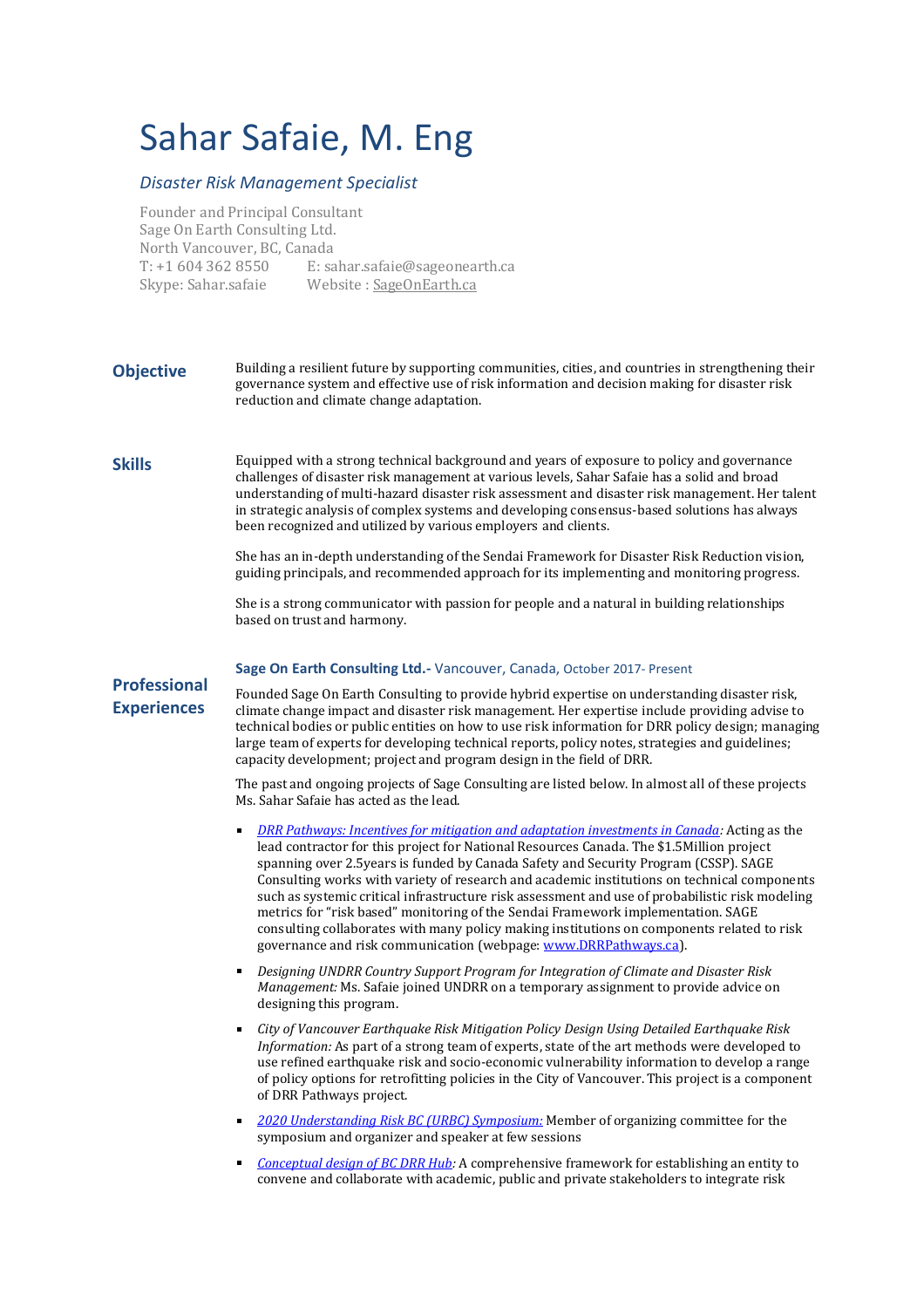# **Professional Experiences**

assessments into Disaster Risk Reduction and Climate Change Adaptation policy and practice. This work is a component of DRR Pathways project.

- *[Regional Baseline Assessment and Strategic Scoping for Disaster Risk Information and Data](https://apdim.unescap.org/knowledge-hub/apdim-preliminary-assessment-gaps-and-needs-disaster-risk-information-and-data)  [Platforms in Asia and Pacific Region,](https://apdim.unescap.org/knowledge-hub/apdim-preliminary-assessment-gaps-and-needs-disaster-risk-information-and-data)* Commissioned by Asian and Pacific Centre for the Development of Disaster Information Management (APDIM) which is part of United Nations Economic and Social Commission for Asia and the Pacific (UN-ESCAP).
- *[British Columbia Dikes Failure Consequence Framework and estimation:](https://www2.gov.bc.ca/assets/gov/environment/air-land-water/water/integrated-flood-hazard-mgmt/dike_consequence_classification_study_2019.pdf)* Sage Consulting joined a consortium led by Northwest Hydraulic Consultants (NHC) to design a dikes failure consequence framework for Ministry of Forests, Lands and Natural Resources Operation. Sage played a critical role with innovative design of the framework.
- *[Tofino Tsunami Risk Reduction Plan](https://tofino.civicweb.net/document/107147)*: As part of the consortium led by Northwest Hydraulic Consultants (NHC), Sage Consulting provided strategic advice at the different stages of the work.
- *A Path Forward for the Earthquake National risk Profile*: Commissioned by Natural Resources Canada to develop a framework and workplan for a series of practitioners' guidelines on the use of earthquake risk information for various risk management efforts. This contract also included a communication strategy for release of Canada Earthquake Risk Model.
- Advising North Shore Emergency Management (NSEM) on the way forward for developing North Shore Resilience Strategy including development of the Terms of Reference for the first phase of the project.
- Advising Emergency Management BC (EMBC) in Emergency Program Act Modernization (update to emergency management legislation). The contributions were acknowledged in [What we heard report](https://www2.gov.bc.ca/assets/gov/public-safety-and-emergency-services/emergency-preparedness-response-recovery/embc/reports/epa_what_we_heard_report.pdf) (page 8).
- Developing *UNDRR [Words into Action Guidelines on National Disaster Risk Reduction Strategies](https://www.unisdr.org/files/65095_wianationaldrrstrategies10052019.pdf)*: Sahar Safaie led the consultations and authored the core content of these guidelines.
- *[Promoting synergy and alignment between climate change adaptation and disaster reduction in](https://www.undrr.org/publication/promoting-synergy-and-alignment-between-climate-change-adaptation-and-disaster-risk)  [the context of National Adaptation Plans:](https://www.undrr.org/publication/promoting-synergy-and-alignment-between-climate-change-adaptation-and-disaster-risk)* Sahar Safaie led the consultations and authored these guidelines.
- Supporting Geological Survey of Canada- Natural Resources Canada (NRCan) team in developing the Risk Profiler platform to present multi-hazard risk information in simple and digestible format for general public and emergency managers at neighborhood level.

#### **United Nations Office for Disaster Risk Reduction (UNISDR)-** Geneva, Switzerland

#### April 2014-Sep 2017

With Focus on risk assessment and DRR strategies, the key responsibilities and achievements as a Programme Officer include:

- Managing development and co-authoring Words into Action Guidelines on National Disaster Risk Assessment. More than 40 technical institutions and 100 technical experts contributed to various sections of the guideline.
- Managing UNISDR GAR 15 global multi-hazard probabilistic risk assessment with 14 technical partner institutions.
- Drafting the risk chapter of Global Assessment Report (GAR 15) and Technical Annex I.
- Facilitating the organizing team for the session on Risk Identification (HFA priority 3) at the World Conference for Disaster Risk Reduction (WCDRR). The team constitute of member states and stakeholder representatives.
- Working with senior management in designing UNISDR Sendai Framework National Implementation Initiative.
- Facilitating the organizing team for the session on National and Local DRR strategies for the Global Platform 2017 and leading development of papers in support of this session.
- Supporting technical consultations for developing monitoring indicators for Target f (National and local DRR strategies) and Target g (Early warning system and risk information) of the Sendai Framework; design of risk assessment session at UNISDR Science and Technology conference; Global meeting of World Initiative on School Safety in Tehran; Initial steps of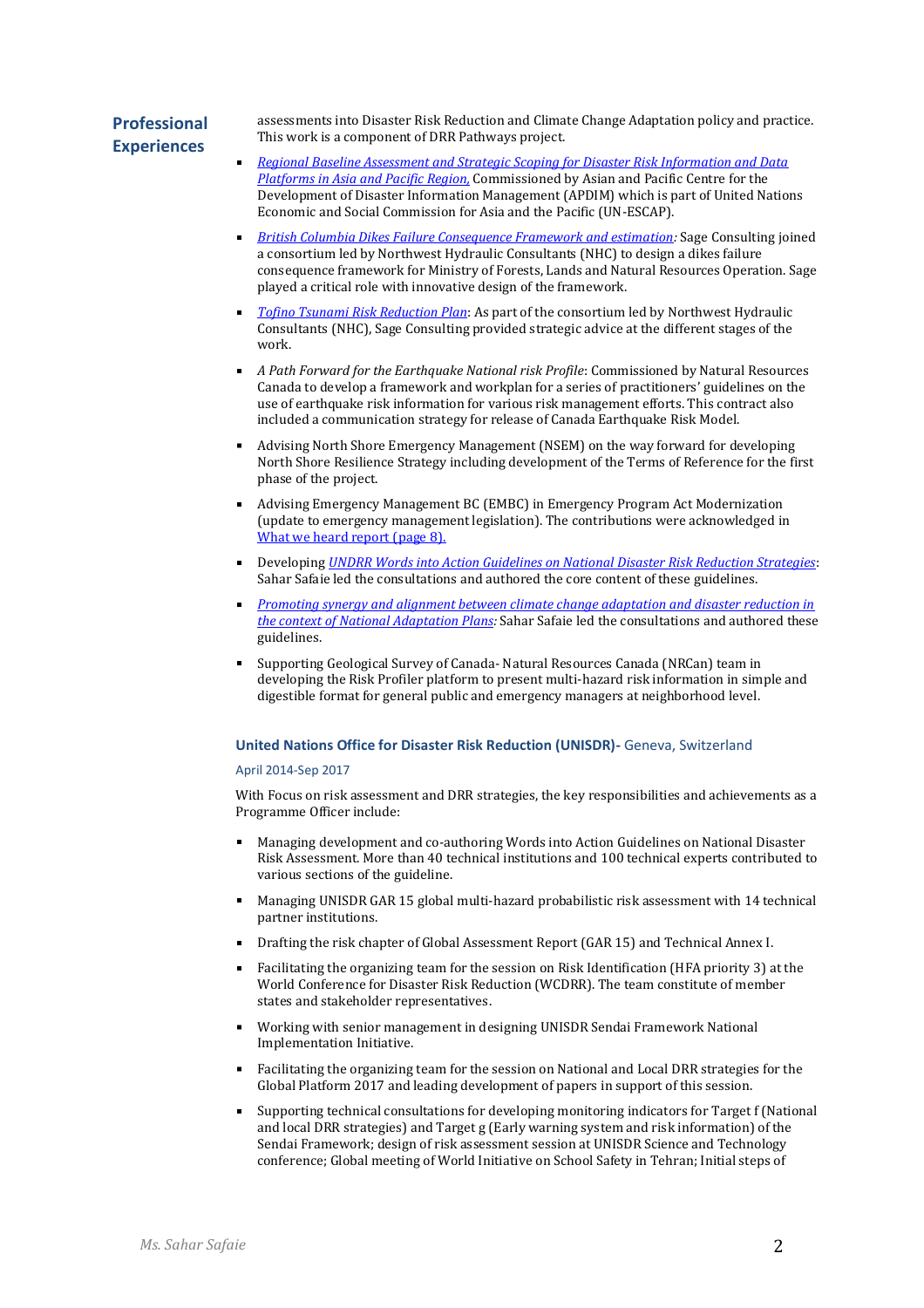# **Professional Experiences**

establishing the Tehran Disaster Resilience Center including initiatives such as the Private sector in DRR and Iran resilient cities as part of UNISDR Resilient Cities Campaign.

#### **Global Earthquake Model (GEM)-** June 2013-April 2014

Key responsibilities as a Regional Partnerships Manager include:

- Initiating and establishing new partnerships with public institutions including countries' technical representative institutions, either as donors or as strategic partners
- Developing GEM strategy for enhancing public partnerships in consultation with governing board members
- Influencing GEM's strategy to align the upcoming Work Plan with how earthquake risk information can be used in disaster risk management
- Enhancing relationship with the World Bank for use of GEM products in national risk assessment projects
- Initiating and scoping the city level risk assessment for City Resilient Master Plan of Beirut

### **Global Facility for Disaster Risk Reduction (GFDRR) and The World Bank**

#### Washington DC, USA, May 2010- March 2013

Key responsibilities as a Disaster Risk Management Specialist include:

- Working with the GFDRR Labs and Latin America region team in design and implementation of probabilistic risk assessment projects including a multi-hazard risk assessment in three Caribbean states (Caribbean Risk Atlas project with University of West Indies.)
- Leading needs assessment, development of a strategic plan and three years capacity development plan of Regional Center for DRR (RCDRR) in Cairo
- Designing scope and terms of reference for a multi-hazard national risk assessment of Kyrgyzstan
- Supporting preparation of Yemen PPCR (Pilot Project for Climate Resilience).
- As a member of Open Risk Data Initiative (Open DRI) team, promoting opening risk data and effective data management, and use of open-source tools for sharing, and mapping risk and disaster related data.
- Presenting at various forums and conferences including an internal capacity building session on probabilistic risk assessment for the World Bank DRM staff
- Supporting Learning from Mega Disaster: Developing knowledge Notes after the Great earthquake and tsunami of March 11, Japan.
- Supporting preparation of the Eastern Caribbean PPCR (Pilot Project for Climate Resilience) and DVRP (Disaster Vulnerability Reduction Project)
- Designing Tanzania urban climate risk profiling

#### **Risk Management Solutions (RMS)** - California, USA, May 2007- October 2009

Key responsibilities as a Product Manager for earthquake risk models of Mexico, Central and South America include:

- Supporting technical model development team with specifications and design of the Latin America earthquake models for use in insurance market based on market research
- Supporting the sales team with Go To Market Strategy and technical back up
- Presenting at various conferences including RMS client conference and AON client conference
- Contributing to a short guideline on catastrophe modeling with the write up on earthquake risk modeling

#### **Klohn Crippen Berger Consulting** - Vancouver, Canada, Jan 2006- March 2007

Key responsibilities as an earthquake engineer in training include:

- Assisting project manager to manage the technical team in development of Environmental Impact Assessment (EIA) of mining projects, mostly the Ruby Creek Molybdenum Mine north of British Columbia
- Under supervision of a senior engineer conduct site-specific earthquake hazard assessment using EZ-FRISK
- Supporting development of the Social Impact Assessment

Supervising drilling missions for water sampling in proximity of mining projects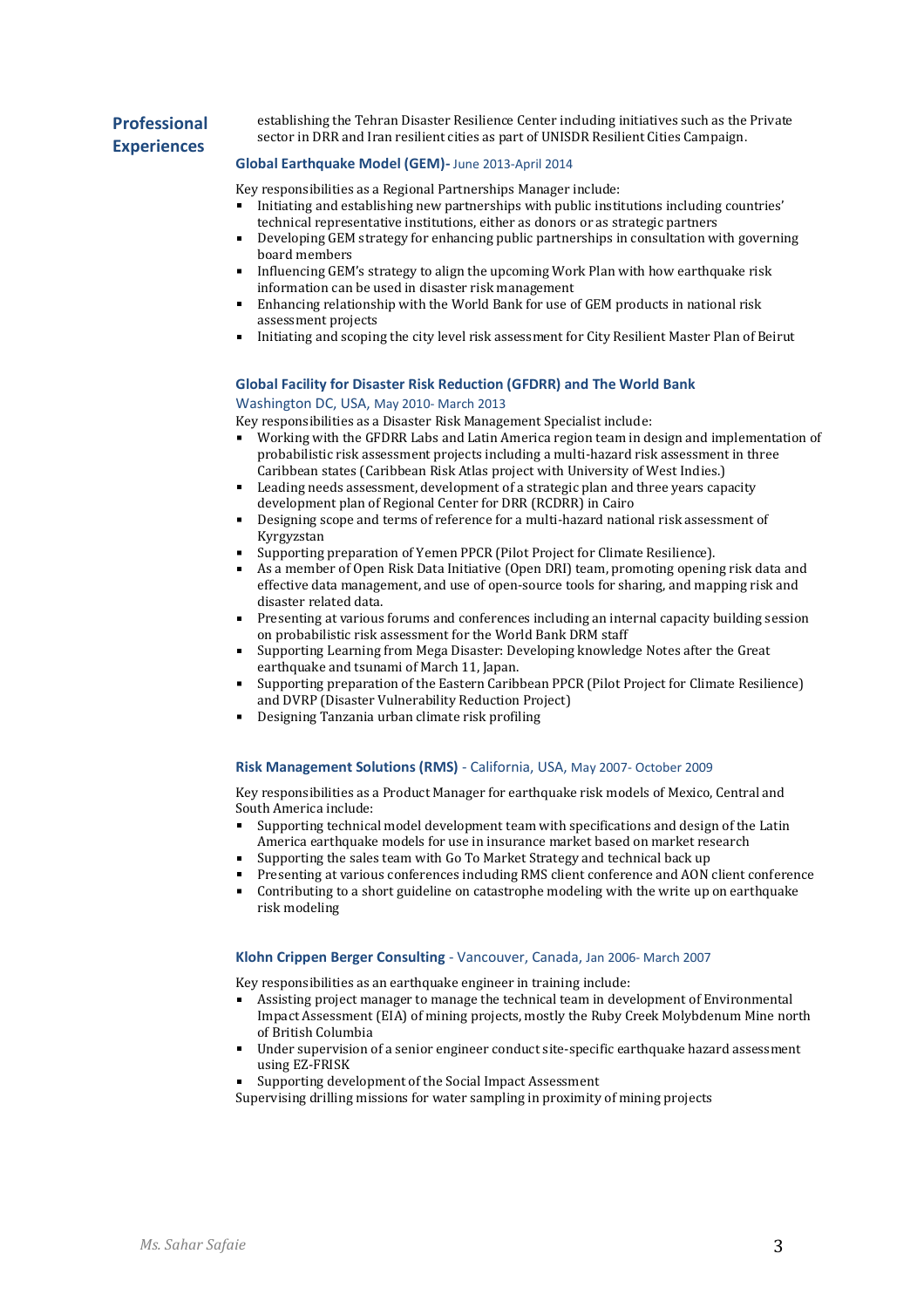|                                                  | Pomeroy Engineering - Vancouver, Canada, Sep 2004- Aug2005                                                                                                                                                                                                                                                                                                                                                                                                                                                                                                                                                                                                                                                                                                                                           |
|--------------------------------------------------|------------------------------------------------------------------------------------------------------------------------------------------------------------------------------------------------------------------------------------------------------------------------------------------------------------------------------------------------------------------------------------------------------------------------------------------------------------------------------------------------------------------------------------------------------------------------------------------------------------------------------------------------------------------------------------------------------------------------------------------------------------------------------------------------------|
|                                                  | As Engineer in Training used Canada and BC building codes to design concrete, steel, and wooden<br>structures                                                                                                                                                                                                                                                                                                                                                                                                                                                                                                                                                                                                                                                                                        |
|                                                  | Earthquake Resistance Housing Reconstruction after Tsunami in Sumatra-Vancouver,<br>Canada, April-Dec 2005<br>Key activities as the Project Leader for this research project, include:<br>Defined the project scope, developed the project budget and proposal, fundraised and lead the<br>team of six for a two weeks reconnaissance trip in Sumatra, Indonesia<br>• Co-authored a paper on the research findings on reconstruction process including the role of<br>local governments and international entities<br>Initiated phase 2 of the project collecting and assessing the existing guidelines on confined<br>masonry construction<br>Integral Enjiniering, Banja Luka, Bosnia and Herzegovina, May - Aug 2004<br>As Engineer in Training worked on material estimation of steel structures |
| <b>Education</b>                                 | Certificate in Public Policy Analysis, Fall 2020<br>London School of Economics, UK<br>Master of Engineering in Earthquake Engineering - With Engineering Management Sub-specialty<br>2004-2005<br>University of British Columbia, Vancouver, Canada<br>Bachelor of Applied Science in Civil Engineering, 1999-2004<br>University of British Columbia, Vancouver, Canada                                                                                                                                                                                                                                                                                                                                                                                                                              |
| <b>Country</b><br><b>Experiences</b>             | Past projects have given Ms. Safaie exposure to institutional mechanisms, culture, disaster risk<br>profile, and disaster risk management challenges in various countries:<br>North America: Canada and US<br>$\blacksquare$<br>Latin America and the Caribbean: Mexico, Colombia, St. Lucia, St. Vincent, Grenada, Jamaica,<br>٠<br>Trinidad and Tobago, Sint Maarten, and Guatemala (post disaster research)<br>Middle East and North Africa: Egypt, Iran, Lebanon, and Yemen<br>$\blacksquare$<br>Central Asia: Kyrgyz Republic<br>$\mathbf{r}$<br>East Asia: Indonesia (post disaster research), and Japan (post disaster research)<br>٠<br>Africa: Tanzania<br>٠                                                                                                                                |
| <b>Professional</b><br><b>Memberships</b><br>and | Member of City of Vancouver Seismic Policy Advisory Committee (2018-ongoing)<br>Providing ongoing inputs and advice on the scope of the earthquake risk assessment and its<br>linkages to upcoming policies for managing seismic risk                                                                                                                                                                                                                                                                                                                                                                                                                                                                                                                                                                |
| <b>Contributions</b>                             | Earthquake Engineering Research Institute (EERI) (2004-2017):<br>Member of World Housing Encyclopedia Editorial Board including strategizing for a more<br>effective role for EERI in global earthquake risk mitigation<br>Member of Learning From Earthquakes Committee and International Activities Committee<br>٠<br>Founding Member of the National Capital Region Chapter (Washington DC)<br>٠<br>Contributed to planning and fundraising for Confined Masonry Network<br>(www.confinedmasonry.org). The objective of this network is to promote confined masonry as<br>a cost effective earthquake resistance construction globally through education of various<br>stakeholders and policy change                                                                                             |
|                                                  | Member of Technical Committee for Tehran Disaster Resilience Center at Tehran Disaster<br>Management and Mitigation Organization (TDMMO) (2015-2017):<br>Advising on initial concept note for the center<br>Liaising and coordinating exchange of knowledge between Tehran and Istanbul Municipality<br>Supporting Private Sector in DRR initiative in Iran<br>٠                                                                                                                                                                                                                                                                                                                                                                                                                                     |
|                                                  | Member of Technical Advisory Committee for GFDRR-DFID Challenge Fund project<br>$(2014 - 2016)$ :<br>Reviewing and ranking proposals for the challenge funds; Contributing to the risk data<br>platform scoping report with a paper on required capacity building for use of risk information<br>in DRR; Advising on selection of pilot projects                                                                                                                                                                                                                                                                                                                                                                                                                                                     |